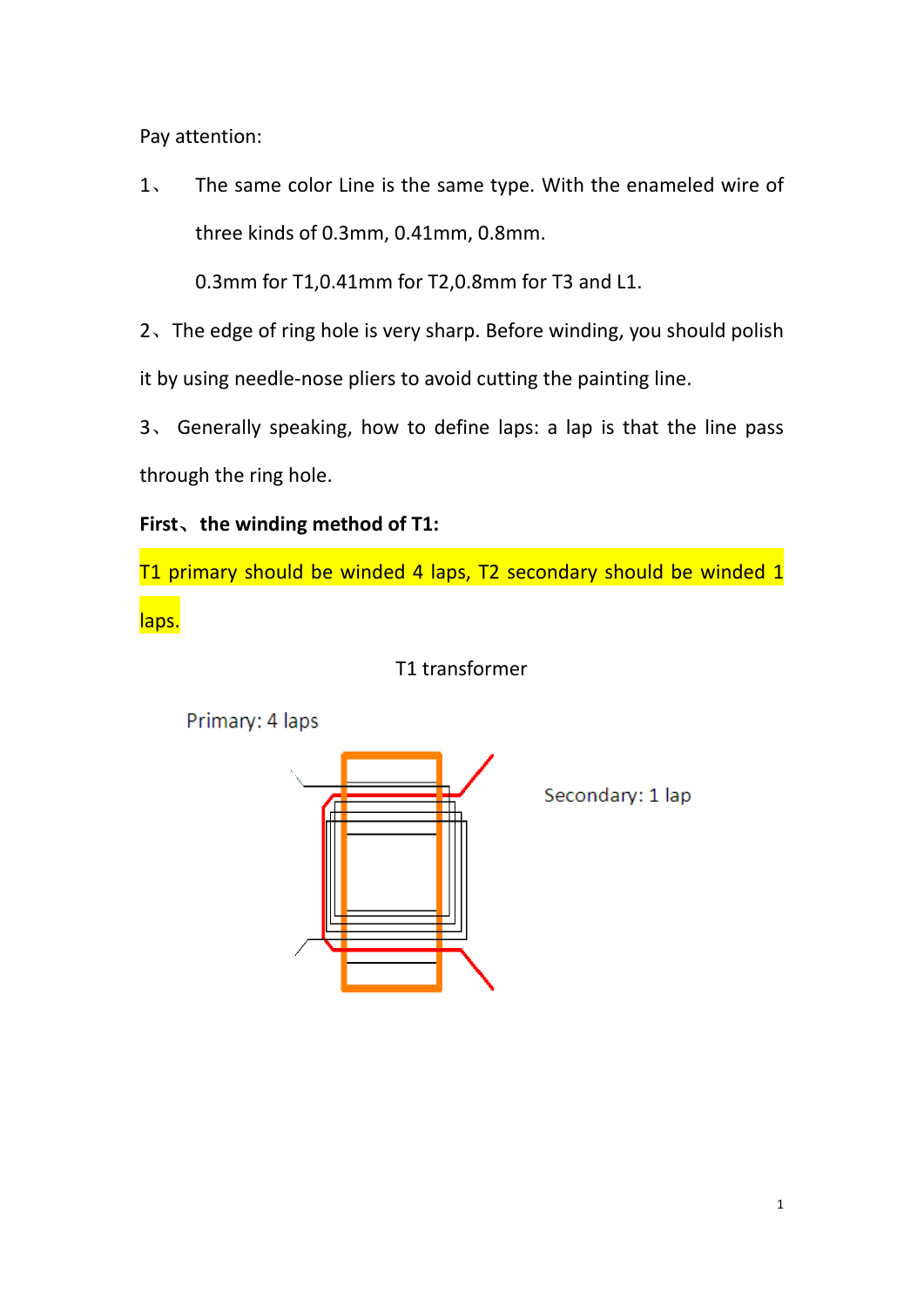### Secondary 11ap:



 $T1$ :

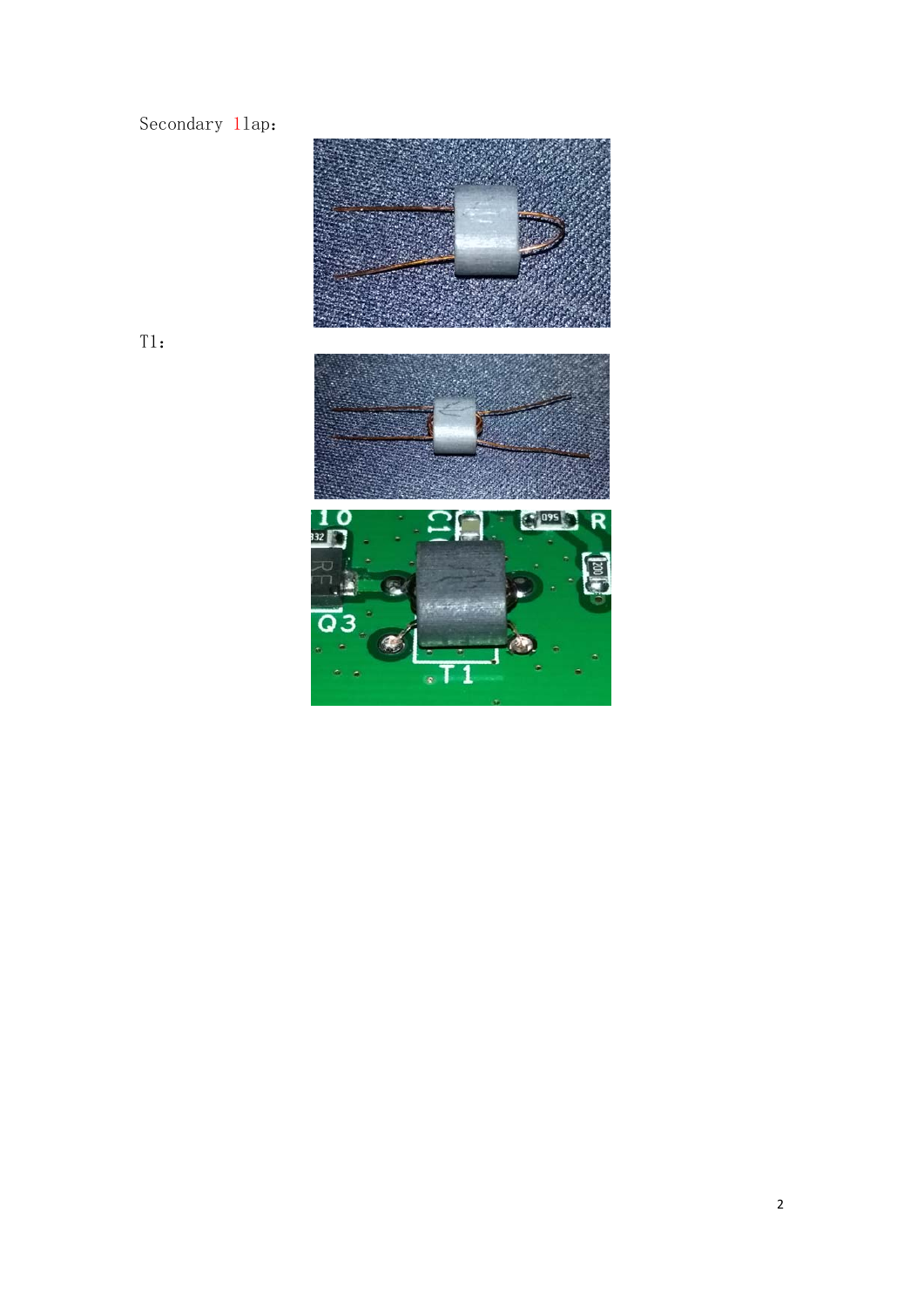### **Second**、**the winding method of T2:**

T2 primary should be winded 4 laps, T2 secondary should be winded 1 laps.

Pay attention:

The transformer winding is very important, if the secondary be winded too much, the number of electrical pressure MOS Field‐Effect‐Transistor gain will pass breakdown voltage, and then MOS tuber will be puncture, at last, the tuber will be burnt.

As shown below, you should confirm the number of the winding laps with contents written in Red above.

### T2 transformer



Primary: 4 laps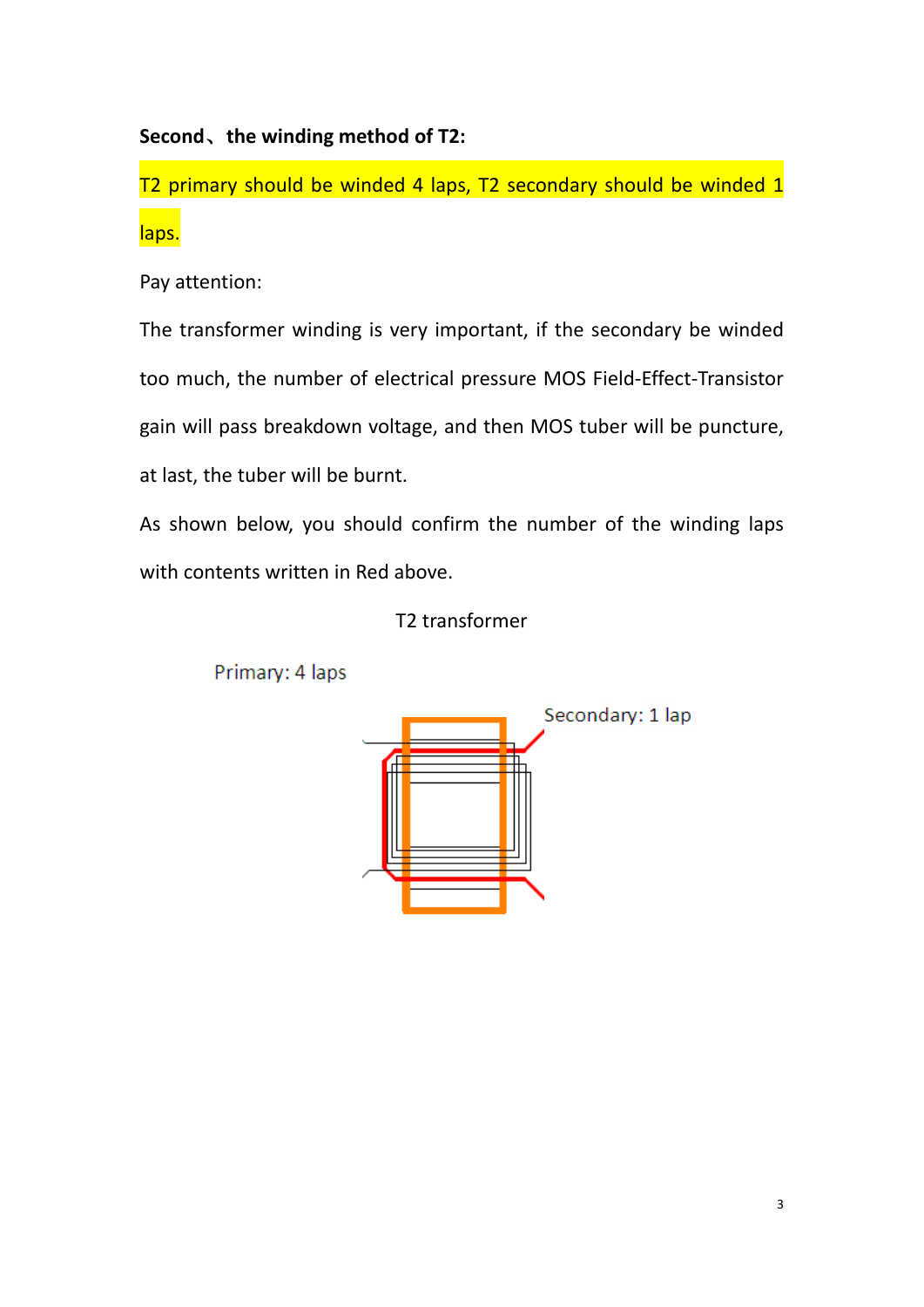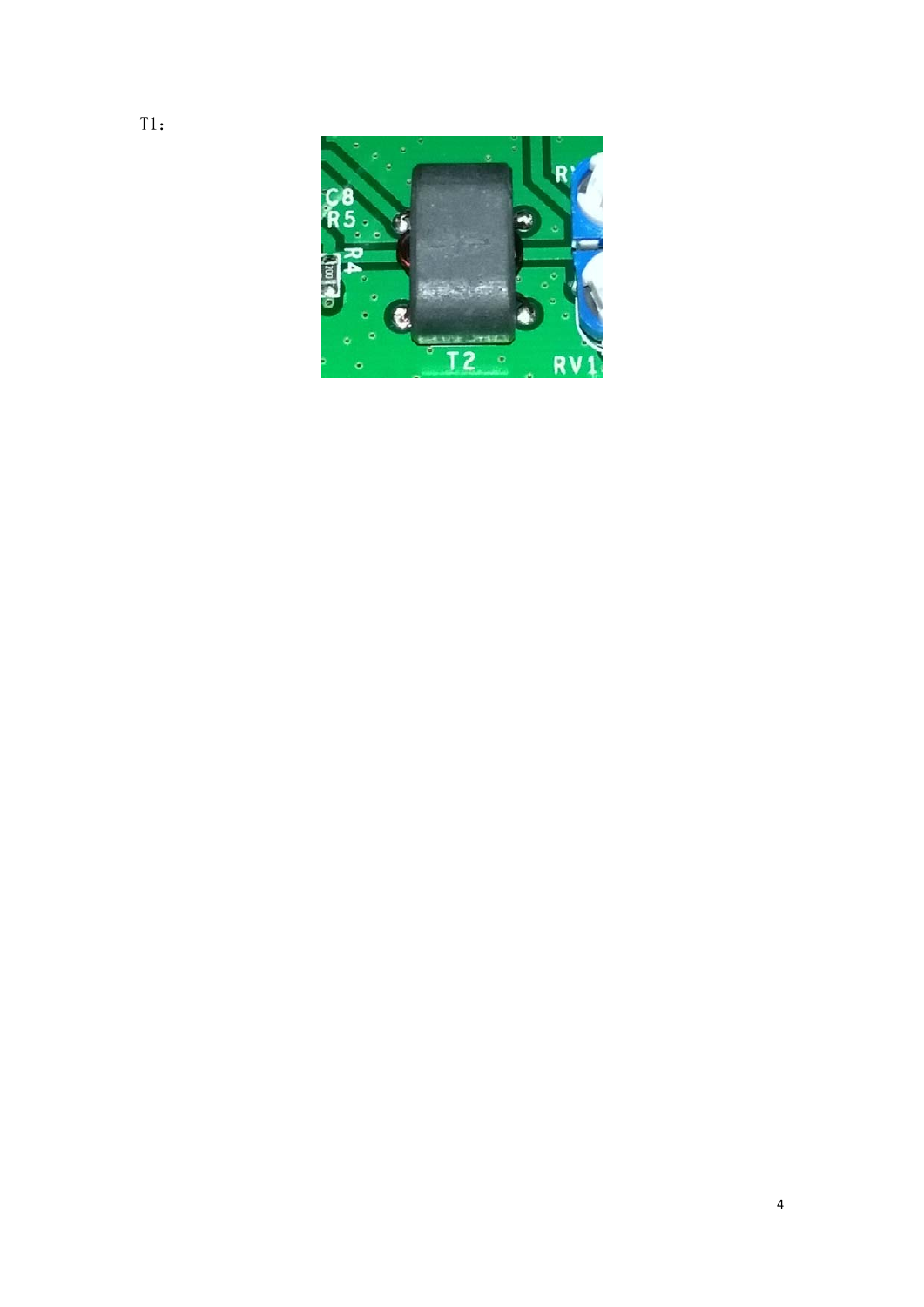# **Third**、**the winding method of T3:**

Primary should be winded 2laps, T2 secondary should be winded 4 laps. Primary has intermediate tap. For the sake of sound, the wire should be thick.

T3 transformer